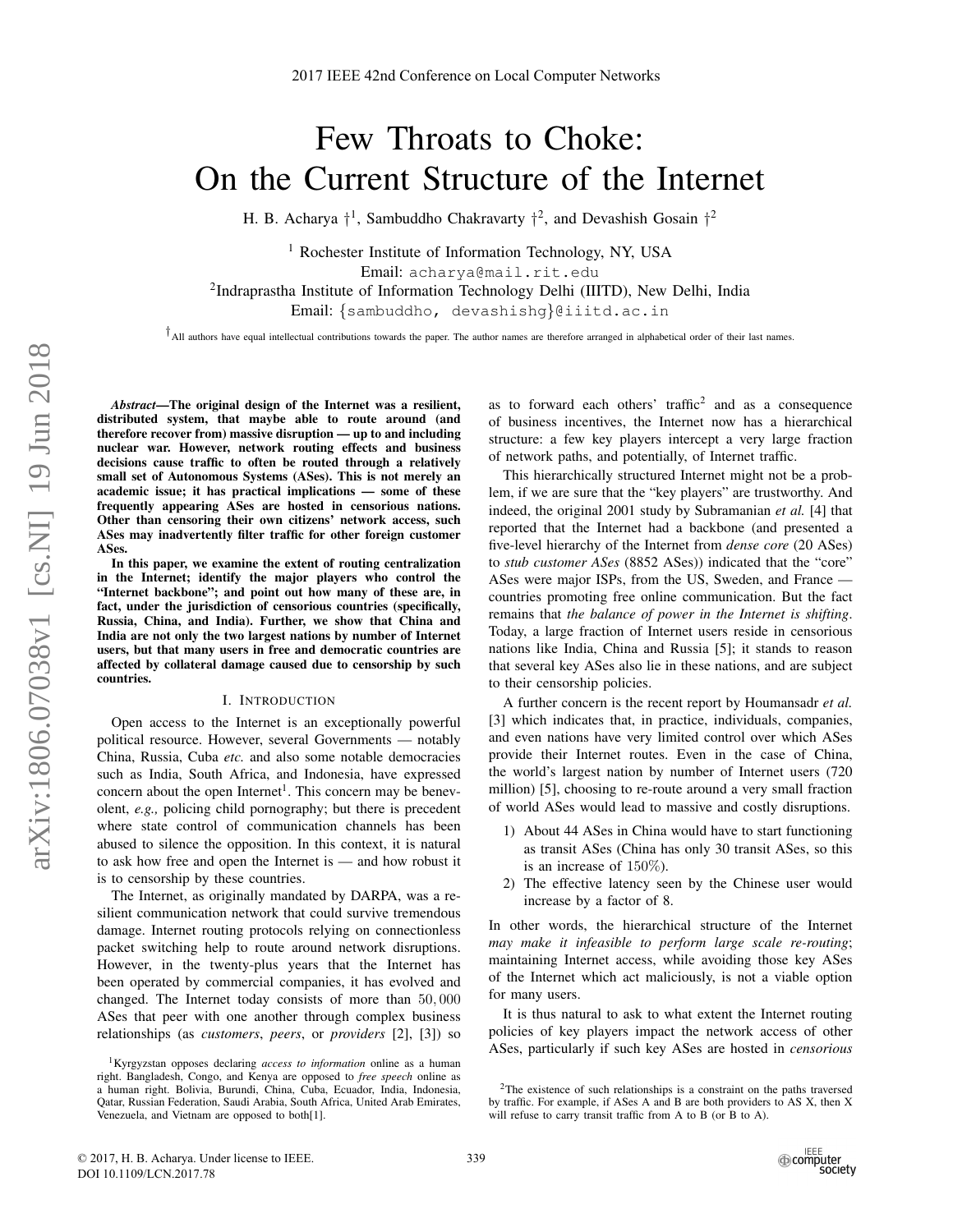*nations*. In this regard, our paper looks into the following research questions:

1) Where are the key ASes today, and how effective are they at capturing Internet traffic?

The study by Subramanian *et al.* is fifteen years old; in this time, the Internet has grown from 10,000 ASes to 55,000. How many "heavy-hitter" ASes are there in the current Internet? Are any of these likely censorious? And how much impact can they have?

2) How much impact do censorious countries have, on network access of other nations? More specifically, are any "heavy-hitter" ASes located

in censorious countries also filtering paths which start in other, nearby ASes (legally beyond the censors' jurisdiction), but which pass through the heavy hitters?

To answer the aforementioned questions, we began by mapping the AS-level Internet paths connecting various ASes to popular websites. Our approach, following Gao *et al.* [6], was to use publicly available BGP routes (obtained from various Internet Exchange Points across the globe [7]), and the relationships between the ASes [2], to construct a directed AS-level graph of the Internet, connecting IP prefixes to all ASes of the world.

We observed that very few ASes — 30 (*viz.*, 0.055% of world ASes) — consistently intercepted over 90% of the world paths to the popular websites we chose, whether we took top-10, top-20, ... or top-200 websites (as per Alexa). *Fully onethird of these "heavy-hitter" ASes were found to have their official headquarters in known censorious nations like China, India and Russia*, in stark contrast to the 2001 study where *none* were in censorious countries [4].

A related concern is raised by the observation that Chinese Internet filtering policies inadvertently censor DNS traffic originating outside, but passing through, China [8]. Traffic filtering and monitoring, by the key "heavy-hitter" ASes hosted in a censorious nation, impacts not only "service" traffic from the nation concerned, but "through" traffic from other nations a clear breach of domain. Our research findings in Section IV reveal that collateral damage is a serious issue for every one of the nine censorious countries we study, and most of all for China (over 92% of all the network paths that traverse Chinese ASes originate outside the network boundaries of China).

As an aside, we also observed that "heavy-hitter" ASes included not only Tier-1 ASes, but a considerable number of Tier-2 ASes, and that, conversely, several Tier-1 ASes were not heavy hitters; this was a surprise to us, given the general folk belief that the "core of the Internet" consists of Tier-1 ASes (discussed in Section V).

# II. BACKGROUND AND RELATED WORK

There are two bodies of work related to the current paper. The first involves the study of censorship and how it is implemented in various countries around the world. The second is the study of Internet mapping, or more precisely, determining the routes taken by Internet traffic. We discuss both of these areas briefly in this section.

# *A. Internet Censorship*

Government censorship of the Internet was systematically studied by Zittrain and Edelman [9], in their seminal analysis of filtering by the People's Republic of China. Important early studies were then contributed by Deibert *et al.* [10], Wolfgarten [11], and Dornseif [12], who describe not only censorship policy but also mechanism of filtering as well as anti-censorship measures. Work in the area has since focused on either determining exactly which content is blocked in a given country (*i.e.,* policy) or how such blocking is performed (mechanism).

Several prior efforts emphasize on policy. For *e.g.*, authors have explored the censorship in single countries such as China [13], Iran [14], Pakistan [15], *etc.*; Verkamp and Gupta [16] extend this with a survey of censorship across eleven countries. Several projects provide tools to determine censorship policy: ConceptDoppler [17], HerdictWeb [18], CensMon [19], and Encore [20].

Other studies, focusing on mechanism, show a steady increase in the sophistication of both censorship and anticensorship, from the early work of Clayton [21] *et al.* (TCP reset) and Park and Crandall [22] (HTML response filtering) to the complex arsenal used by China to block Tor, reported by Winter and Lindskog [23]. Our work, in particular, is strongly influenced by two papers in this group: anonymous [8], which raised concerns that *collateral damage* can be caused by the Internet filtering in a nation, and Houmansadr *et al.* [3], who describe the costs of trying to avoid a particular AS.

#### *B. Internet Mapping*

Our work draws heavily on the construction of a map of routes in the Internet. The early work in this area, such as by Govindan and Tangmunrunkit [24], Chang *et al.* [25], and Shavitt and Shir [26], relies on discovering router-level maps using the tool Traceroute, and then uses heuristics to deduce ASes and their connections. However, we make use of the algorithm by Gao [2], which directly extrapolates AS-level paths using public BGP routing data collected by Routeviews [7].

It is reasonable to ask why we did not employ the Traceroute-based approach, *i.e.* mapping the Internet by sending traceroute probes from various vantage points to IPs in different ASes, when it has been employed by the CAIDA Ark Project [27] and iPlane [28]. Our reason is that, while our approach does have limitations (we are limited by the accuracy and completeness of publicly available routing tables), an approach based on Traceroute is even more limited — by the network locations and availability of the (volunteer) probing nodes; and by the accuracy of IP-to-ASN mapping. We, therefore, chose the Gao algorithm, as being more accurate in computing AS-level paths between any two randomly chosen ASes.

More recently, Claffy *et al.* [29] and Luckie *et al.* [30] have demonstrated improved methods of Internet mapping, which are very accurate in deducing AS relationships (providercustomer, peer-peer). We have therefore taken the relationships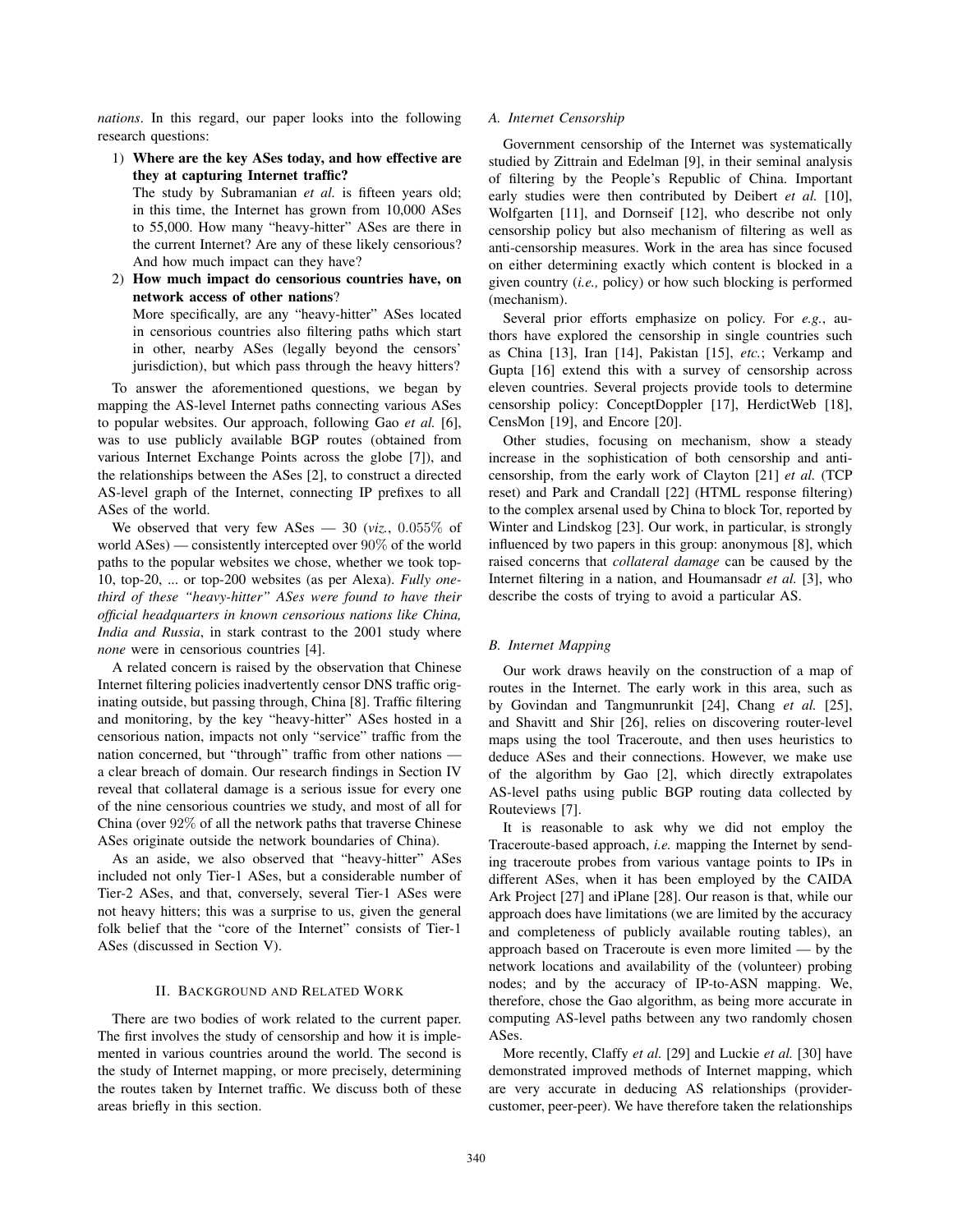they compute, and used this information in finding routes in the Internet with Gao's algorithm.

#### III. APPROACH AND METHODS

Our primary question, in this paper, is whether a small set of Autonomous Systems actually route all or nearly all of the traffic in the Internet—and if so, to identify these ASes. A high-level overview of our approach is as follows.

- 1) Collect BGP-level routes in the Internet, to a large set of important targets (such as Google, Facebook, Amazon *etc.*) and construct an AS-level map of the routes connecting all ASes to these destinations.
- 2) Identify the "heavy-hitter" ASes on the map those which appear on a large fraction (nearly all) of the traces.
- 3) Repeat the experiment with different sets of target sites, to check that the given heavy hitters are general, and not an artifact of the chosen list of target sites.

It is natural to question why we do not directly map the traffic-heavy paths of the Internet. Unfortunately, direct information about the magnitudes of traffic flows is not publicly available. As an approximation, we map the paths from all ASes to the most popular websites, which account for much of the traffic in the Internet [31]. This approach does have vulnerabilities — it is quite possible that, for example, we choose the Alexa top-100 websites for our study, and the map we construct is completely different than for the top-200 or some other equally valid set. In order to guard against such a possibility, we perform cross-validation by repeating the experiment with multiple target sets.

We now provide the details of our method.

# *A. Mapping the Internet*

As discussed in the previous section, there are two principal methods of mapping the Internet. The first method, as used by tools such as CAIDA's Archipelago [27], involves the active measurement of the network using traceroute *etc.* Probes are sent along various paths, and the hop-by-hop path is computed, then abstracted to AS-level resolution. The second method is to collect publicly-available routing information, from the BGP announcements of ASes, and to collate these routes and extrapolate maps of the Internet.

In this paper, we have adopted the second method. We build an AS-level Internet map, using the paths connecting popular websites and the various ASes of the Internet, using the approach described by Gao *et. al.* [2].

The approach estimates paths from a given IP or IP-prefix to every AS in the Internet. The inputs to the algorithm are existing BGP RIBs; we use the BGP routing tables collected by the RouteViews project [7] from Internet Exchange Points (IXes), where several ASes peer and advertise their available routes.

Paths directly obtained from RIBs are termed *sure paths*. ASes on sure paths are called *Base ASes*. For example, in the (hypothetical) path  $2869 - 3586 - 49561 - 58556 -$ 9829−192.0.2.0/24, each number represents an AS. The path originates at AS2869 and terminates at AS9829, the home AS

of the advertised prefix 192.0.2.0/24. Note that the suffixes of sure paths are themselves also sure paths.

In addition to sure paths, the algorithm computes new ones. This is done by extending sure paths to other ASes to which there are no explicitly-known paths (from the prefix concerned). The extended path must be loop-free, and must satisfy the *Valley-Free Property* [2]. The process is as follows.

Our original map uses the top-100 most popular websites (as reported by Alexa) as the target WWW destinations; we then perform cross-validation, to check that our results are not an artifact of these sites (as discussed in detail later in this section).

• For each prefix, all sure paths (containing all the base ASes) are selected. (These are simply the RIB entries corresponding to the input prefix).

Next, these sure paths are to be inspected for possible extension to new ASes, provided they they satisfy the Valley Free property and have no loops.

- The algorithm searches for ASes that share valid business relations with the current end ASes of paths. (Rather than attempt to infer relationships, we directly used the relationships presented by CAIDA [32].)
- One edge is chosen. It is simply assumed that this edge extends the given sure path by one hop. Note that we are trying to find a path from an AS to the target prefix, and that extensions of several sure paths might connect the chosen AS to the prefix. Hence there is a need for tie breaking.
	- The algorithm sorts the possible paths, and selects the *shortest* path to the prefix.
	- In case of a tie, the path with minimum *uncertainty* (length of the inferred path extensions) is chosen.
	- If there is still a tie, the path with the higher *frequency index* (the number of times a sure path actually appears in the RIBs) is selected.
- The frequency with which the chosen edge appears in the RIBs, the uncertainty of the extended path, and the new path length, are updated.

# *B. Identifying ASes of interest*

To select ASes of interest from our map of Internet paths, we take a greedy approach. Ranking the ASes by *path frequency* (*i.e.,* how frequently an AS appears on the paths in the graph), we keep selecting the most-frequent ASes until we achieve a desired level of coverage. We choose 90% coverage as our target, *i.e.,* we select enough ASes to give us a cover of at least 90% of the paths in the graph.

It may be questioned here why we do not follow the standard approach of CAIDA [33], where the "importance" of an AS is determined by its customer-cone size (the total number of its customers, customers of customers, *etc.*). In Section V, we show that in fact customer cone size is poorly correlated to path frequency — the actual metric of our interest — and explain why this is so.

# *C. Validation*

The most important question regarding our study, is how general its results are. If for example, we find that a small set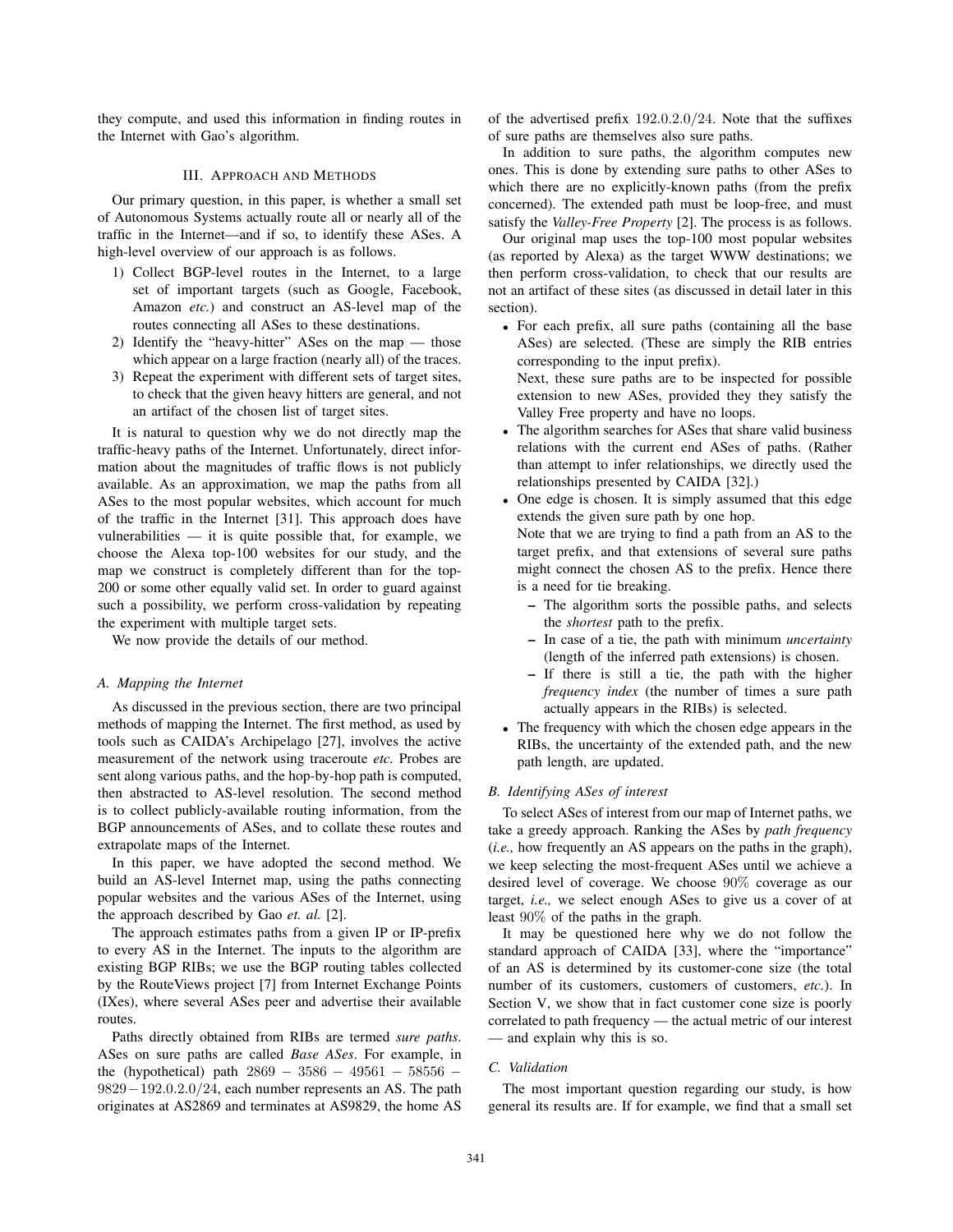of "key" ASes dominate routing in the Internet, can we trust this claim, or is it only true for routes to our sample of target sites (Alexa top-100)?

To address this concern, we repeated our experiment for various target sets (Alexa top-10, top-20, top-30 ... top-200 sites) to see if our results remained stable. Finally, we performed direct cross-validation by computing "heavy-hitter" ASes from paths to one set of sites (Alexa top-100) and checking whether they cover over 90% of paths to a different, disjoint set (Alexa ranks 101 to 225).

In this context, we should also consider why we did not simply use our algorithm to plot paths from every AS to every other AS in the world. The reason is that over 85% of the Internet consists of eyeball ASes [3], which primarily consume content from a small number of providers; the overwhelming majority of computed paths in such an all-to-all map would see almost no traffic. Our map of paths from all ASes to important destinations, in contrast, gives a reasonable picture of the actual paths taken by traffic.

## IV. EXPERIMENTAL RESULTS

In this section, we present our experimental results. First, we consider the map constructed with paths to our original sample, the Alexa top-100 test sites. We then check whether our results remain unchanged as we vary the set of target sites in our test.





Fig. 1. Paths to Alexa top-100 sites captured by ASes



Fig. 2. Paths to one example target site (facebook.com) captured by ASes

The most important result we observe is that the frequency with which "heavy-hitter" ASes appear on paths is remarkably top-heavy, not only for our entire sample of test sites (shown in Figure 1) as an aggregate, but even for the individual sites tested (shown in Figure 2).

The highest-ranked AS, AS3356 (Level 3 Communications), intercepts 1, 492, 079 paths ( $\approx 33\%$  of total paths).<sup>3</sup> The next highest, AS174 (Cogent Communications), intercepts 536, 752 more paths (not counting overlaps, *i.e.,* paths intercepted by both). Together, AS3356 and AS174 intercept  $2,028,831(=$ 1, 492, 079+536, 752) unique IP-prefix-to-AS paths, *i.e.,* about 45% of all the paths. Proceeding similarly, we see that the top 30 ASes by path frequency together intercept 92.4% of all paths. The complete list is presented in Table III. It represents the ASNs, the country where it is headquartered and their ranks with respect to path frequency  $(P_{freq})$  and customer cone size  $(C_{size})$ . As is clearly visible, nearly a third of these key ASes lie in censorious countries. (If we include AS 6453, Tata America which, while headquartered in the US, actually belongs to an Indian company — *exactly* one-third of the 30 "key" ASes lies in a censorious country.)

As may be expected, out of the censorious countries, the ones with backbone ASes — Russia (11.09% of world paths) and China (7.39% of world paths), as also India (3.08% of world paths) — cover a substantial fraction of the paths in the Internet<sup>4</sup> (see Table I). This is still much smaller than the U.S. (81.82% of world paths), but overall *censorious nations control* 20.73% *of the paths in the Internet*.

This however portrays a different picture compared to the structure of the Internet that was presented in year 2001 [4]. Approximately 20 ASes that constituted the core of the Internet, were hosted in non-censorious nations (see Table IV). Several of these ASes are non-existent now, mostly due to change in business partnerships. Further, newer ASes have gained prominence due to the large fraction of users that they transport. Our results also reflect this massive growth of the Internet – most of the Internet users of the world now reside in Asia; clearly several "heavy-hitter" ASes are hosted in censorious Asian countries.

# *B. Cross-Validation*

In order to verify the generality of our results, we repeated our experiment for various target sets (Alexa top-10, top-20, top-30 ... top-200 sites). In each case we found the same ASes cover  $\approx 90\%$  of paths. Further, the key ASes computed using the Alexa top-100, also capture over 90% of paths to the websites ranked 101 to 225 (Figures 3 and 4). [We add in passing that we also tested how well our "key" ASes covered paths to the 50 most popular non-domestic websites in China, Iran, and Pakistan; they covered  $> 90\%$  of these paths as well.]

<sup>&</sup>lt;sup>3</sup>Even this figure underestimates the influence of the company, as another of the 30 key ASes - AS 3549, *i.e.,* Global Crossing—belongs to Level 3.

<sup>&</sup>lt;sup>4</sup>In comparison, other censorious nations have much less impact: Iran covers 0.69%, Saudi Arabia 0.23%, and Venezuela, Egypt and Pakistan less than 0.15% each.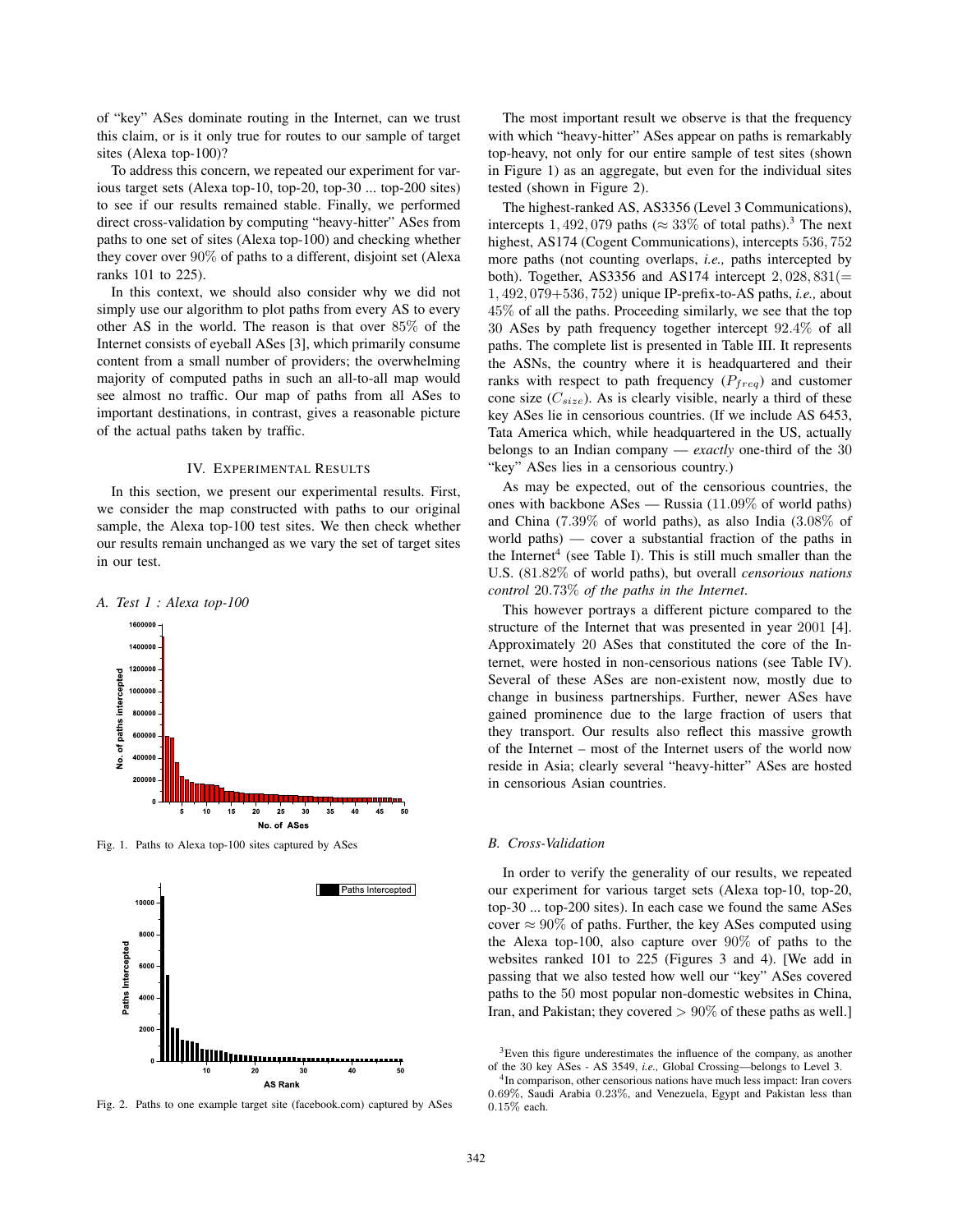TABLE I FRACTION OF AS LEVEL PATHS INTERCEPTED BY VARIOUS COUNTRIES

| Country   | Fraction of total   |
|-----------|---------------------|
|           | paths intercepted   |
| <b>RU</b> | 11.09%              |
| CN        | $7.\overline{39\%}$ |
| IN        | 3.08%               |
| <b>IR</b> | $0.69\%$            |
| <b>SA</b> | $0.2\overline{3\%}$ |
| <b>VE</b> | $0.16\%$            |
| EG        | 0.12%               |
| PK        | 0.14%               |
| <b>BH</b> | $0.04\%$            |

TABLE II

CORE ASES OF THE INTERNET (AS OF 2001 [4]) AND THE COUNTRIES WHERE THEY WERE HOSTED.

| Country | <b>ASNs</b>                       |
|---------|-----------------------------------|
| US      | 1755, 209, 3356, 4006, 3967, 2914 |
|         | 2828, 7018, 3561, 1239, 8918      |
|         | 6453, 3549, 174, 701, 1, 2548     |
| FR      | 5511                              |
| SE.     | 1833, 4200                        |



Fig. 3. Cum. freq.: Paths to Alexa top-100 sites captured by key ASes



Fig. 4. Cum. freq.: Paths to Alexa sites 101 - 225 captured by the same ASes

| TABLE III                                                  |
|------------------------------------------------------------|
| THE 30 "KEY" ASES, WHICH INTERCEPT MORE THAN 90% OF PATHS. |
| ASes headquartered in censorious nations highlighted.      |

| <b>ASN</b> | Country   | $\overline{\text{Rank}(\text{P}_{\text{freq}})}$ | Rank (C <sub>size</sub> ) |
|------------|-----------|--------------------------------------------------|---------------------------|
| 3356       | US        | 1                                                | 1                         |
| 174        | US        | $\overline{c}$                                   | $\overline{2}$            |
| 2914       | <b>US</b> | 3                                                | 5                         |
| 1299       | <b>SE</b> | $\overline{4}$                                   | $\overline{4}$            |
| 3257       | DE        | 5                                                | 3                         |
| 6939       | <b>US</b> | 6                                                | 13                        |
| 6461       | US        | 7                                                | 8                         |
| 6453       | <b>US</b> | 8                                                | 52                        |
| 7018       | <b>US</b> | 9                                                | 17                        |
| 10310      | <b>US</b> | 10                                               | 6                         |
| 4134*      | <b>CN</b> | 11                                               | 10                        |
| 3549       | <b>US</b> | 12                                               | 79                        |
| 4837*      | <b>CN</b> | 13                                               | 85                        |
| 209        | <b>US</b> | 14                                               | 19                        |
| 9002       | <b>UA</b> | 15                                               | 97                        |
| $6762*$    | IT        | 16                                               | 7                         |
| 8359*      | <b>RU</b> | 17                                               | 22                        |
| 2828       | <b>US</b> | 18                                               | 30                        |
| 20485*     | <b>RU</b> | 19                                               | 21                        |
| 16509      | <b>US</b> | 20                                               | 9                         |
| 9498*      | IN        | 21                                               | 18                        |
| 4323       | <b>US</b> | 22                                               | 16                        |
| 3216*      | <b>RU</b> | 23                                               | 99                        |
| 2497       | JP        | 24                                               | 15                        |
| 701        | <b>US</b> | 25                                               | 12                        |
| 12956      | ES        | 26                                               | 65                        |
| 37100      | MU        | 27                                               | 23                        |
| 4826*      | <b>AU</b> | 28                                               | 26                        |
| 12389*     | <b>RU</b> | 29                                               | 67                        |
| 1335       | US        | 30                                               | 92                        |

## *C. Collateral Damage*

Collateral damage results when an AS filters sites, and also causes its customers to lose access [8]. If, for *e.g.*, China was to censor the paths routed through our chosen key ASes, not only would Chinese people would lose access to much of the Internet (and certainly to most popular websites); but also customers of Chinese ASes.

In order to estimate the number of customers that are impacted by such censorship, we inspected the paths through and from nine censorious countries. Figure 5 shows the percentage of paths transiting censorious nations that originate at foreign ASes. Similar representative fractions for eight other censorious nations are also presented in Figure 5.

We see that in the case of China, for *e.g.*, filtering traffic through key ASes would impact many customers, over whom Chinese censorship policies should have no control. 306, 874 AS paths, out of a total of 332, 742 paths involving Chinese ASes and leading to popular destinations, *i.e.,* 92.25% originate at ASes outside China.

We therefore conclude that the impact of censorship in Russia, China, and India is *not limited to their citizens*. This is especially alarming, considering that China (with 721, 434, 547 users) and India (with 462, 124, 989) are the largest countries by number of Internet users, and home to roughly one-third of the world Internet-using population; Russia (102, 258, 256 users) is the sixth-largest, and extremely well connected [5].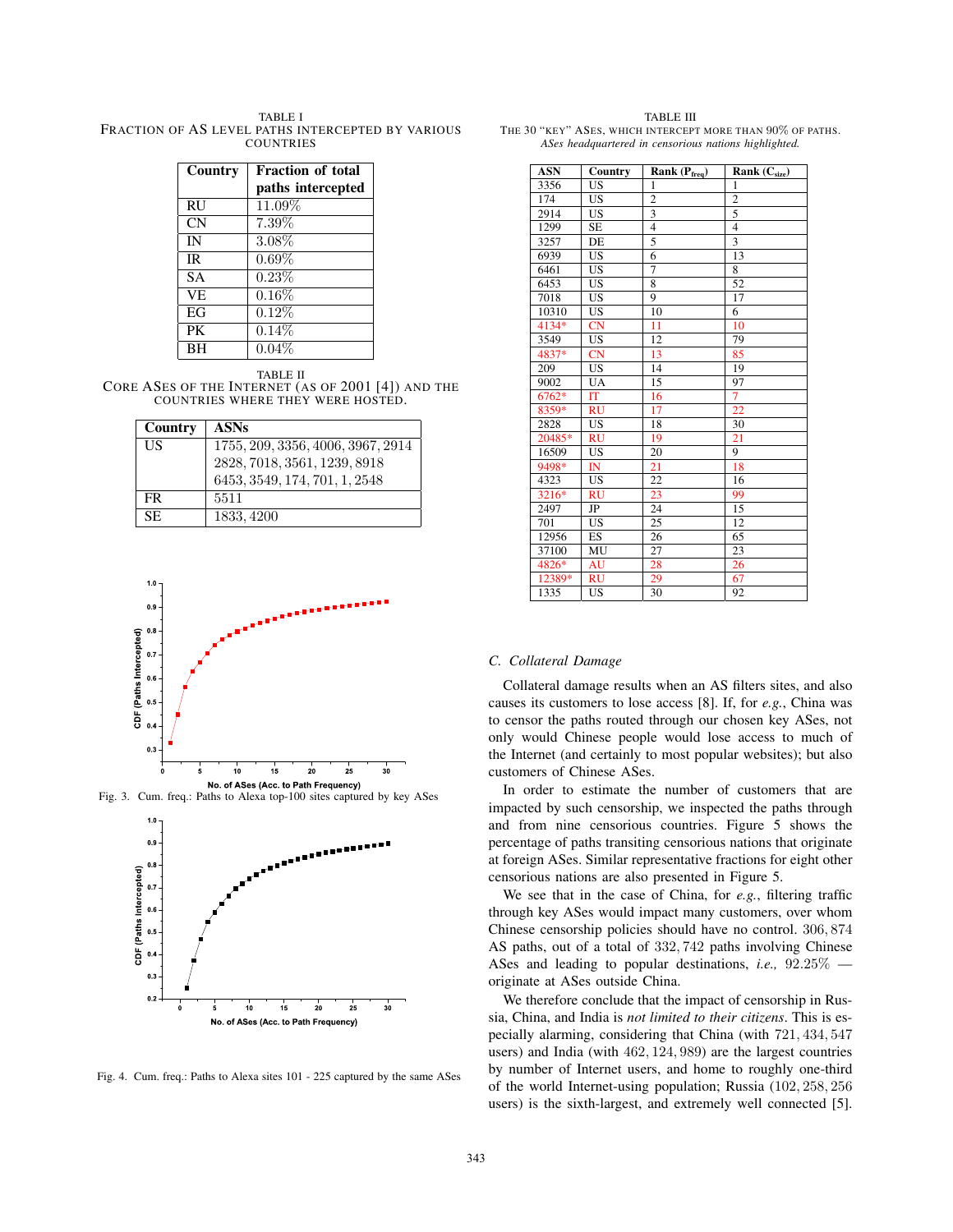

Fig. 5. Ratio of collateral damage (paths filtered that the country *does not have jurisdiction over*) to intentional damage (paths filtered that actually originate in the country), expressed as a percentage.

In Table IV, we show the countries that are potentially impacted by the censorship of China, India and Russia. The list includes most of the major powers: the United States (with 286, 942, 362 users), Japan (115, 111, 595), Germany (71, 016, 605), the United Kingdom (60, 273, 385), France (55, 860, 330), *etc.*

TABLE IV COUNTRIES POTENTIALLY IMPACTED BY COLLATERAL DAMAGE DUE TO FILTERING BY THREE CENSORIOUS NATIONS — CHINA, INDIA AND RUSSIA

| <b>Censorious</b> | <b>No. of Countries</b> |
|-------------------|-------------------------|
| Country           | impacted                |
| CN.               | US, RU, IN, JP,         |
|                   | PH, NL, GB, LU,         |
|                   | DE                      |
| IN                | US, FR, NL, GB          |
|                   | RU, CN, LU, JP,         |
|                   | SG, IT, DE              |
| <b>RU</b>         | US, IN, CN, JP,         |
|                   | NL, CH, GB              |

#### V. DISCUSSION AND FUTURE WORK

From our results in the previous section, it is clear that an overwhelming majority of Internet traffic in our tests (well over 90%) does in fact pass through one or more of a small set of backbone ASes. This would imply that these ASes have the power to set *de facto* censorship policy, and monitor or filter Internet traffic worldwide.

The most important question regarding our work, is how we can claim that this picture is true for Internet traffic *in general*, and not an artifact of our methodology, *i.e.,* that the heavy hitters for flows to Alexa top-100 sites are also heavy hitters for flows to *any* site. We have already discussed our answer to this question in the previous sections, with a description of our cross-validation using different sets of target sites.

In this section, we also describe our finding that the "heavyhitter" ASes are not necessarily the Tier-1 ASes.



Fig. 6. Schematic AS graph. A is "root" of customer cone.

#### *A. Heavy-Hitters vs Tier-1 ASes*

One of the surprising observations of our paper is that the "heavy-hitters" of the Internet not only form a small core, but the size of the core is not much larger than the 20 ASes reported by Subramanian *et al.*, despite the dramatic growth of the Internet in the intervening fifteen years [4].

Another, and perhaps equally surprising, fact is that the "heavy-hitter" ASes we identify are not necessarily Tier-1 ASes (defined as those with only peering relationships, and no providers). For example, our list includes the major Tier-2 ASes Cogent Communications (AS 174) and Hurricane Electric (AS 6939), as well as the ChinaNet backbone (AS 4134 and AS 4837), RosTelecom (AS 12389), Yahoo! (AS 10310) *etc.* which are not only Tier-2 but have Tier-2 providers (Cogent (AS 174) is a provider to RosTelecom, nLayer Communications (AS 4436) to the ChinaNet backbone, and Hurricane Electric (AS 6939) to Yahoo!) We did not, however, observe any Tier-3 ASes. On the other hand, our list does not include five of the sixteen Tier-1 ASes, specifically Deutsche Telekom AG (AS 3320), KPN International (AS 286), Orange (AS 5511), Liberty Global (AS 6830), and Sprint (AS 1239).

We therefore find that the assumption that Tier-1 ASes are the "heavy-hitters" of Internet traffic, is not quite true; there is certainly a strong positive correlation between being Tier-1 and being a "key AS" of the Internet — by which we mean an AS able to intercept most Internet traffic — but it is neither necessary, nor sufficient.

Next, we observed that while many of the ASes on our list were in fact Tier-2, they were very highly ranked by CAIDA [33] in terms of Customer Cone size. This naturally raised the question of whether perhaps a composite feature — Tier-1 *or* large customer cone — would predict if an AS is in fact a key AS *w.r.t.* intercepting Internet traffic. However, there are counter examples for this as well, such as RETN (AS 9002) and SOVAM (AS 3216).

We then experimentally checked whether customer cone size is a good predictor of path frequency. Our results were very surprising: in fact, among our key ASes, the Spearman's Rank Correlation Coefficient between cone size and path frequency is only  $\approx$  0.2. We believe the explanation for this result comes from the existence of *non-root paths* in a customer cone, which we explain with the help of Figure 6.

The figure represents a hypothetical AS graph where node A is the "root" AS. A has the highest customer-cone size in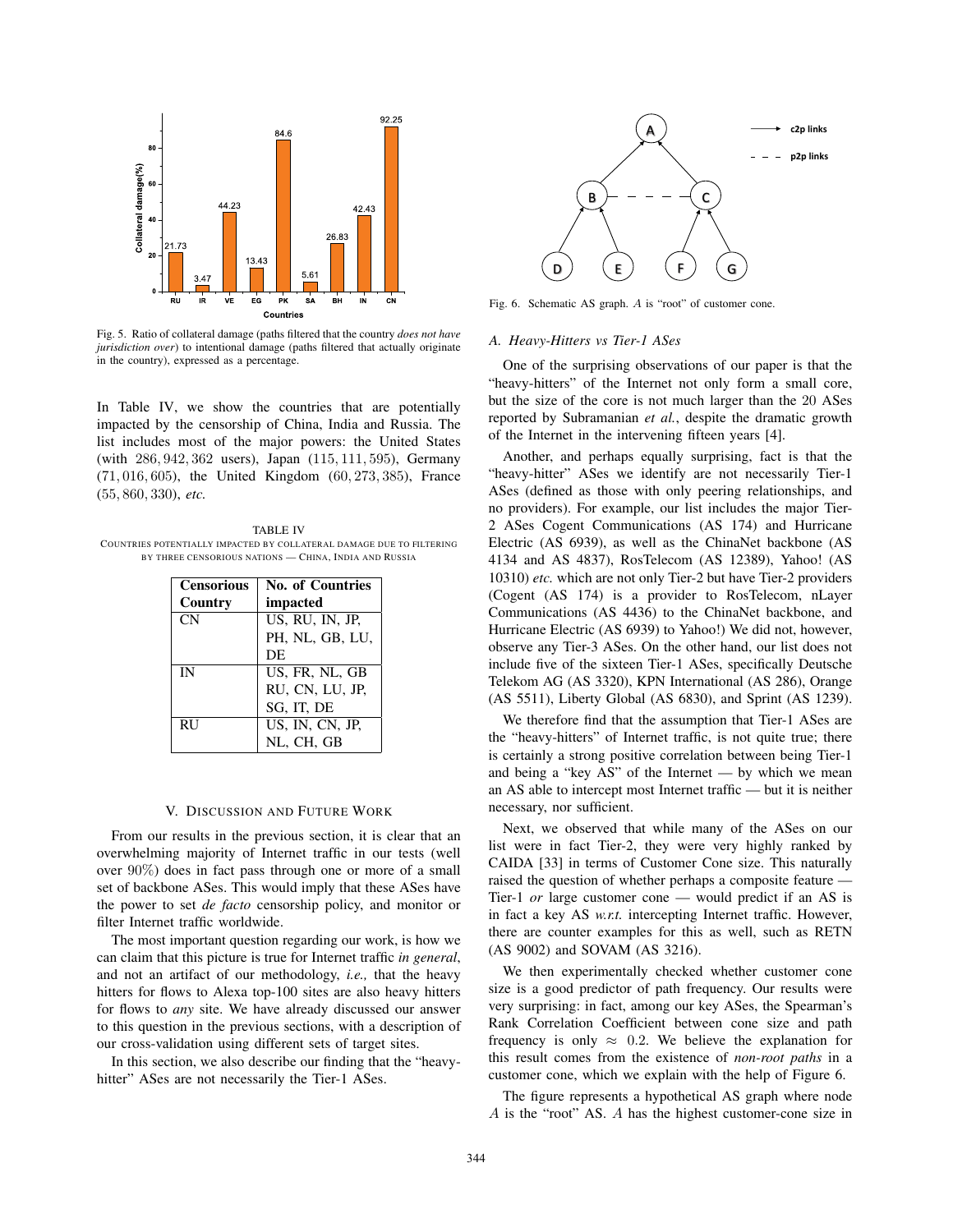

Fig. 7. Valley free paths in the cone of AS3356. Green line: network path that traverses AS3356 to reach AS2818 directly. Red lines: network paths that traverse the one-hop customers of AS3356, but not AS3356 itself.

this figure (6 ASes - D, B, E, F, C, G)<sup>5</sup>. ASes B and C have customer cones of size 2. Many valid (valley-free) paths such as  $D - B - E$ ,  $D - B - C - F$ ,  $D - B - C - G$ ,  $D-B-A-C-F, D-B-A-C-G, E-B-A-C-F$ and  $E - B - A - C - G$  — do *not* pass through the *root* AS, *i.e.,* the node with the highest customer-cone size.

Our map of the Internet shows that this is indeed a common phenomenon. For example, 34.16% of the paths to top-100 IP prefixes traverse the AS with the largest customer cone, AS3356 (cone size  $= 24, 553$ ). But nearly as many paths, 33.17%, prefer to pass through its 1-hop (immediate) customers. For *e.g.,* as we see in Figure 7, the traffic through AS9002 to AS2818 (www.bbc.co.uk) does not pass through AS3356, though it is the provider to both these ASes. Still more paths pass through n-hop customers of root ASes (*i.e.* customers of customers, and so on.) As a result, *customercone sizes and AS path frequencies are not well correlated.*

#### TABLE V

FRACTION OF TRAFFIC PATHS IN A CUSTOMER CONE TRAVERSING LARGE "ROOT" AS, VS FRACTION TRAVERSING 1-HOP CUSTOMERS INSTEAD.

| ASN               | $\overline{\mathcal{C}}$ of path<br>not reaching | $%$ of path<br>reaching |
|-------------------|--------------------------------------------------|-------------------------|
|                   | the AS                                           | the AS                  |
| 3356              | 34.16                                            | 33.17                   |
| 174               | 29.05                                            | 13.13                   |
| $\overline{29}14$ | $28.\overline{16}$                               | 12.90                   |
| 1299              | 36.50                                            | 8.05                    |
| 3257              | 21.00                                            | 5.23                    |
| 6939              | 7.46                                             | 4.40                    |
| 6461              | $\overline{5.13}$                                | 4.03                    |
| 6453              | 26.00                                            | 3.76                    |
| 7018              | 7.40                                             | 3.70                    |
| 10310             | 0.07                                             | 3.52                    |

5The customer cone consists of all the ASes that A can reach via its customers, their customers, *etc.*

We conclude that path frequency is not as strongly correlated with customer cone size as we expected, owing to the considerable fraction of paths that do not transit ASes with large cone sizes (preferring to pass through their customer ASes instead). However, for ASes with smaller customercones, we observed fewer such non-root paths (possibly because an AS in a small cone tends to have fewer peers to route through). We may perform a more extensive analysis of such behavior in future work.

#### *B. Current and Future Work*

The primary idea that motivates this work is to map the Internet, and determine which entities (companies and governments) hold the strategic "high ground" of cyberspace. We explore a complementary research direction in another work:

• The largest nation on the Internet by users, China, is highly censorious. India, the second-largest, is rapidly becoming censorious as well. If in future a Great Firewall of India is built along the same lines as the Great Firewall of China, what might it look like, and what mechanisms might it employ? We study this question in our submitted paper [34].

Our results indicate that routing in the Internet is indeed dominated by a few heavy hitters, who therefore enjoy a surprising amount of power. However, several other players in the current Internet economy may also be considered "central" to the Web — the major websites themselves (especially the ones who serve as a platform - most prominently Google and Amazon); root DNS servers; and the major Internet Exchanges (DE-CIX, AMS-IX, LINX, IX.br, DATA-IX and MSK-IX, NL-IX, Equinix, *etc.*) The general question, "who holds the high ground," is thus just as complicated for cyberspace as for the physical world. (The question is very similar to asking: is it the player who controls oil wells who is in a strong strategic position? Or the one with the critical ports on trade routes?) We intend to explore this research direction in detail, in the course of our future work.

#### VI. CONCLUDING REMARKS

The organic growth of the Internet has led to a structure that concentrates substantial routing power in a small number of ASes. Our paper experimentally validates this "folk wisdom", and demonstrates that it still holds true even though the Internet has grown and expanded dramatically in the fifteen years since it was first discovered [4]. However, the *main contribution* of our paper is to draw attention to the potential for censorship in this top-heavy structure. A third of the 30 key ASes that form the "heavy-hitter" ASes of the Internet lie in censorious countries (unlike what was presented in 2001 [4]), and they cover over 20% of the Internet paths in our tests. Moreover, from direct examination we see that censorious countries filter (and possibly also monitor) a *substantial* fraction of traffic from other countries.

Further, we also discover that the "key" ASes of the Internet, who carry the overwhelming majority of traffic, are not identical to the Tier-1 ASes (as might be expected from the colloquial use of "Tier-1").